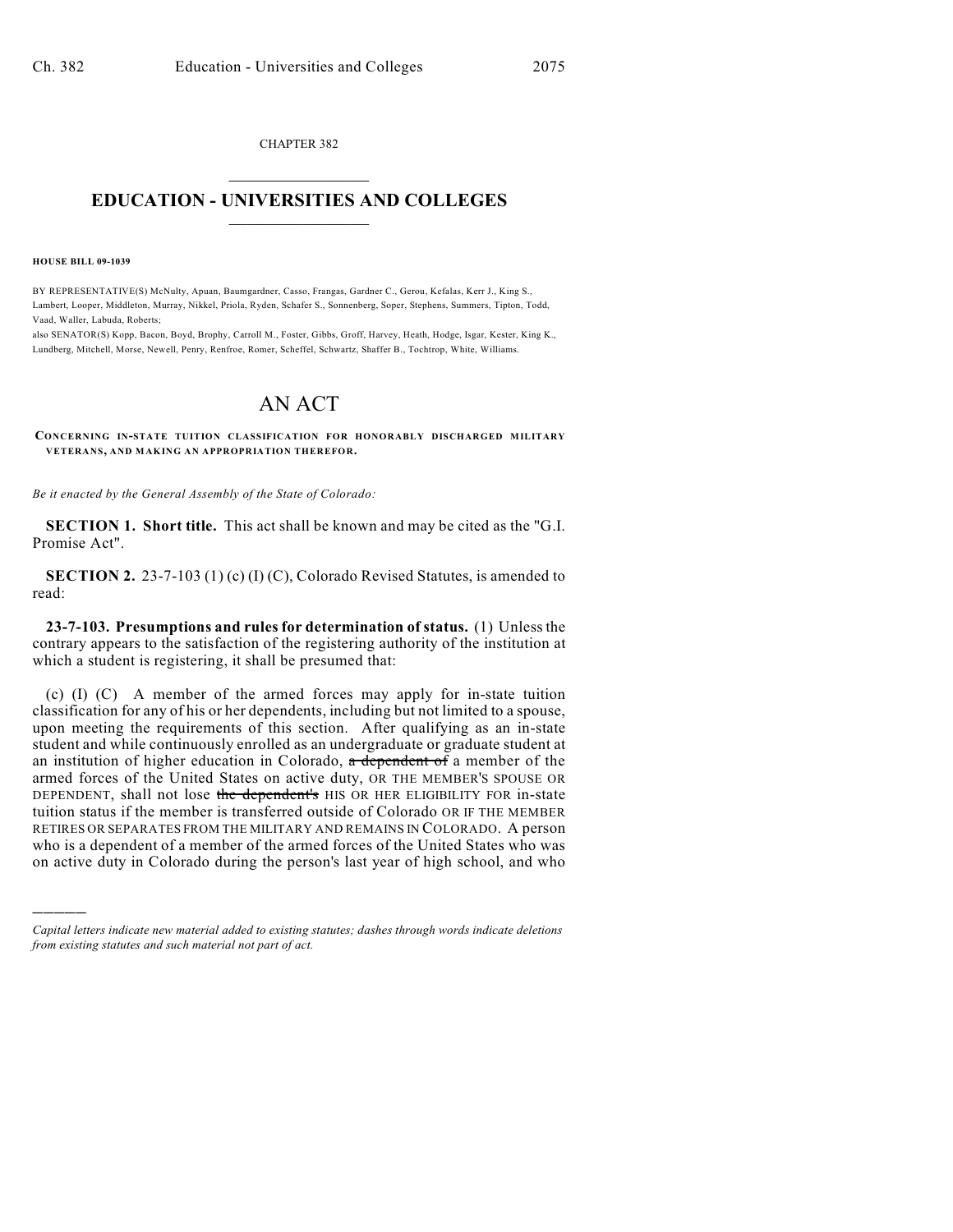attends a public institution of higher education in Colorado within twelve months after graduating from a high school in Colorado, shall be eligible for in-state tuition, AND THE ELIGIBILITY SHALL NOT BE AFFECTED IF THE MEMBER IS TRANSFERRED OUTSIDE OF COLORADO OR IF THE MEMBER RETIRES OR SEPARATES FROM THE MILITARY AND REMAINS IN COLORADO; except that such a person is not eligible for in-state tuition under this provision if the person has attended an institution of higher education outside of Colorado.

**SECTION 3.** Article 7 of title 23, Colorado Revised Statutes, is amended BY THE ADDITION OF A NEW SECTION to read:

**23-7-108.5. Tuition classification of armed forces veterans.** (1) (a) NOTWITHSTANDING ANY PROVISION OF THIS ARTICLE TO THE CONTRARY, BEGINNING WITH THE FALL SEMESTER OF THE 2009-2010 ACADEMIC YEAR, THE GOVERNING BOARD OF EACH STATE INSTITUTION OF HIGHER EDUCATION IN COLORADO SHALL ADOPT A POLICY THAT GRANTS IN-STATE TUITION STATUS TO AN HONORABLY DISCHARGED MEMBER OF THE ARMED FORCES OF THE UNITED STATES WHO ENROLLS IN SAID STATE INSTITUTION OF HIGHER EDUCATION AND WHO MEETS, FOR ANY LENGTH OF TIME, THE PRESUMPTIONS AND RULES FOR MAINTAINING A DOMICILE IN COLORADO DESCRIBED IN SECTION 23-7-103.

(b) NOTWITHSTANDING ANY PROVISION OF THIS ARTICLE TO THE CONTRARY, BEGINNING WITH THE FALL SEMESTER OF THE 2009-2010 ACADEMIC YEAR, THE GOVERNING BOARD OF EACH STATE INSTITUTION OF HIGHER EDUCATION IN COLORADO MAY ADOPT A POLICY THAT GRANTS IN-STATE TUITION STATUS TO A DEPENDENT OF AN HONORABLY DISCHARGED MEMBER OF THE ARMED FORCES OF THE UNITED STATES WHO ENROLLS IN SAID STATE INSTITUTION OF HIGHER EDUCATION IF THE SAID HONORABLY DISCHARGED MEMBER OF THE ARMED FORCES MEETS, FOR ANY LENGTH OF TIME, THE PRESUMPTIONS AND RULES FOR MAINTAINING A DOMICILE IN COLORADO DESCRIBED IN SECTION 23-7-103.

(2) A STUDENT WHO IS CLASSIFIED AS AN IN-STATE STUDENT SOLELY PURSUANT TO THIS SECTION SHALL NOT BE COUNTED AS A RESIDENT FOR ANY PURPOSE OTHER THAN TUITION CLASSIFICATION; EXCEPT THAT, BEGINNING WITH THE FALL SEMESTER OF THE 2011-2012 ACADEMIC YEAR, UPON SUCH CLASSIFICATION AS AN IN-STATE STUDENT PURSUANT TO THIS SECTION, THE STUDENT SHALL ALSO BE ELIGIBLE TO RECEIVE A STIPEND FROM THE COLLEGE OPPORTUNITY FUND PURSUANT TO PART 2 OF ARTICLE 18 OF THIS TITLE.

**SECTION 4. Adjustment to the 2009 long bill.** For the implementation of this act, cash fund appropriations made in the annual general appropriation act for the fiscal year beginning July 1, 2009, from the students' share of tuition, to the department of higher education, governing boards, shall be reduced as follows:

(1) for the trustees of adams state college thirty-eight thousand three hundred seventy dollars (\$38,370);

(2) for the trustees of mesa state college, seventy thousand one hundred eighty-four dollars (\$70,184);

(3) for the trustees of metropolitan state college of Denver, sixty thousand nine